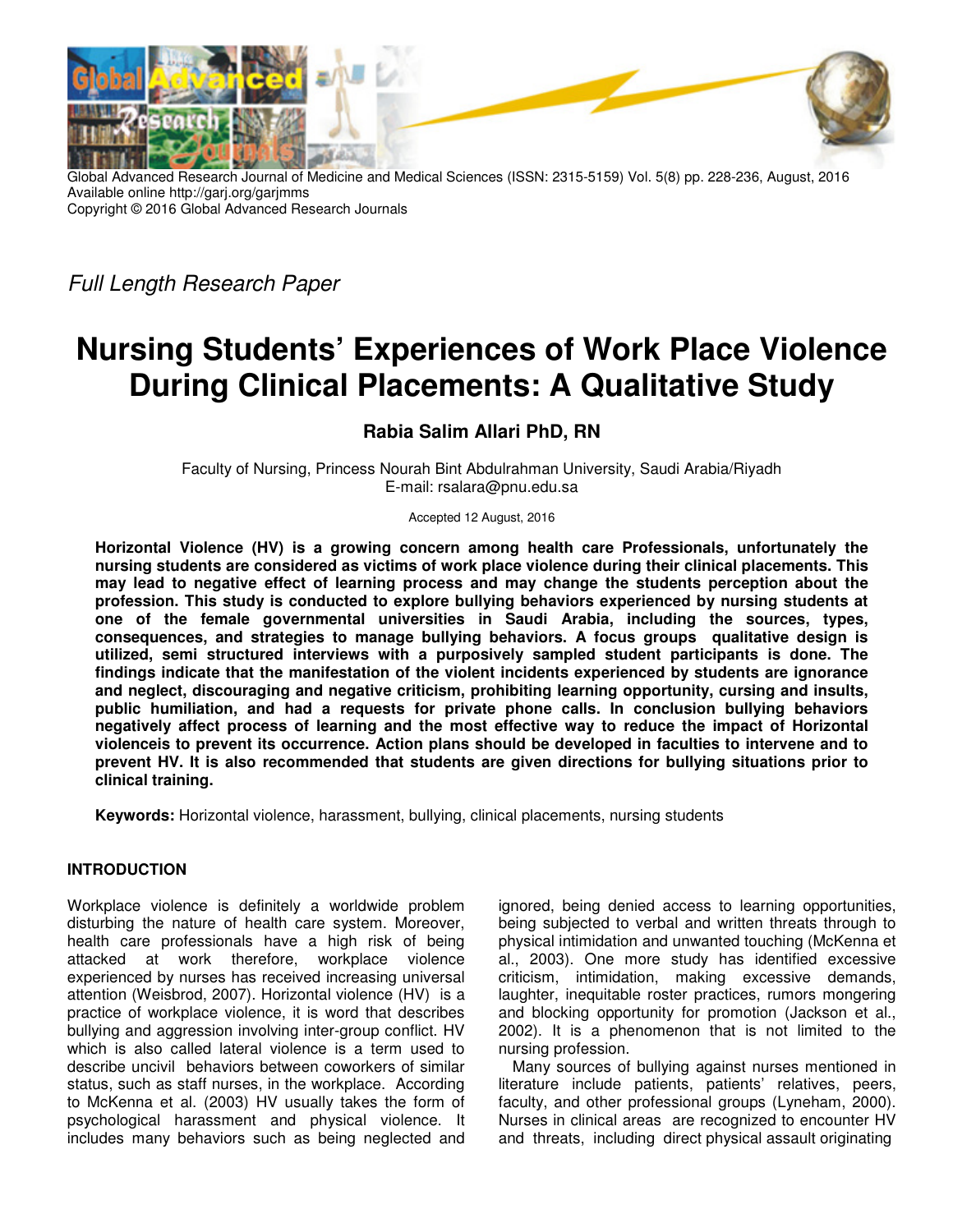from patients and relatives as well as from other professional health care workers and other nurses (Jackson et al., 2002). Nurse to nurse violence appears to be suffered to a much higher level in nursing compared with other professions (Stevens, 1998). McKenna et al. (2003) showed that in HV events, the person involved was someone senior such as a charge nurse, supervisor, etc.

Randle (2003) indicated that the HV in fact begins during nursing education. In a study 34% of new graduates reported facing verbal statements made by other nurses that were 'rude, abusive, humiliating or involved unjust criticism' (McKenna et al., 2003). Work place bullying is a serious problem for educational and other work places; it has existed for decades in nursing and in clinical settings, where nursing students share that same hazardous nursing environment; it is vital to discover if they too are the victims of bullying; as it appears to be a growing concern as nurse retention and recruitment become crucial factors in sustaining health care system (Clark et al., 2012). Because today's students are tomorrow's colleagues, conversations regarding how to address bullying should include specific aspects of nursing academia and the preparation of new nurses (Luparell, 2011). And From a purely economic perspective it is important to retain students who have completed a substantial part of their training and it is vital that new graduates continue to work in the nursing profession.

Nursing students enter the clinical setting with the expectation that they will be integrating the skills and knowledge that they have gained and applying them in a real clinical areas. In the clinical placements the nurses play a critical role in their education through helping them to implement tasks and acting as a role model. Positive behavior has an empowering and confidence enhancing effect on the student (Bowman et al., 1986; Chesser-Smyth, 2005). Yet, a demonstration of behaviors which are revealing of HV can have a dual impact:1) the behavior leaves the nursing student questioning their choice of career causing them to disengage from the clinical placements; 2) there is the risk that the nursing student will perceive that horizontal violence is an accepted part of nursing culture (Boychuk and Morgan, 2004). According to Dellasega (2009) Nursing students when entering of workplace for the purpose of clinical training are mostly exposed to HV because they are often younger, have less clinical and life experience, fewer acquired coping skills, minimal power in the environment's hierarchy. For the purpose of this study, the terms bullying, harassment, and HV are used interchangeably. Verbal bullying has appeared as unjustified negative criticizing (Sandelin, 2007), humiliating in front of staff and patients (Lash et al., 2006; Curtis et al., 2007; Thomas and Burk, 2009), belittling students' knowledge and skills (Lash et al., 2006; Hoel et al., 2007; Longo, 2007), and mean remarks concerning

their appearance, actions, and training (Lash et al., 2006; Curtis etal., 2007; Thomas and Burk, 2009). Verbal bullying has also consisted of unfounded accusations towards students due to a mistake (Thomas and Burk, 2009), spreading rumors, shouting, swearing, and threatening with physical violence (Celik and Bayraktar, 2004).

Non-verbal bullying has appeared as avoiding eye contact with students (Thomas and Burk, 2009), ignoring them (Curtis et al., 2007), and terminating their work (Thomas and Burk, 2009). In addition, staff members have tried to disturb or prevent students from completing tasks assigned to them (Lash et al., 2006; Sandelin, 2007). Students have also received unreasonable amounts of tasks (Lash et al., 2006), they have been given too much responsibility considering their skills (Curtis et al.,2007; Thomas and Burk, 2009), and they have been given assignments that have been too demanding of them without sufficient guidance (Curtis et al., 2007; Sandelin, 2007).

According to several studies, students have watched staff members bullying other students (Curtis et al., 2007; Longo, 2007; Ferns and Meerabeau, 2008; Gillen et al., 2009), each other (Gillen et al., 2009), and patients (Randle, 2003). According to Curtis et al. (2007) bullying has caused distress for both the targeted students and the students witnessing bullying, also bullying has caused psychological and physical symptoms in students, as well as negative effects on students' learning and professional engagement.

Randle (2003) conducted a 3-year qualitative study of 39 nursing students in Britain, exploring how clinical experiences influenced development of self-esteem. Students not only witnessed patients being bullied by staff nurses, but they themselves were also recipients of hostile acts. Negative clinical experiences were distressful and adversely influenced the students' feelings about themselves and their chosen profession. In New Zealand (2003) a study showed that students felt disempowered, insulted, and marginalized by negative staff nurse behavior (McKenna et al., 2003). In other study done on American students Forty-seven seniors in a baccalaureate program responded to a survey. The most frequently reported behavior was "being put down by a staff nurse." (Longo J., 2007). In Finland, health care employees represent one of the highest proportions of employees who have experienced bullying (Official Statistics of Finland, 2008). Similarly to health care staff, health care students are also at risk of being exposed to bullying in clinical training. Bullying does not only have negative consequences on the climate and occupational well-being of a working community (Quine, 2001; McKenna et al., 2003; Duddle and Boughton, 2007; Simons, 2008), but also on students' learning (Lash et al., 2006; Thomas and Burk, 2009) and professional engagement (Curtis et al., 2007; Sandelin, 2007).

In many studies, the effects of clinical training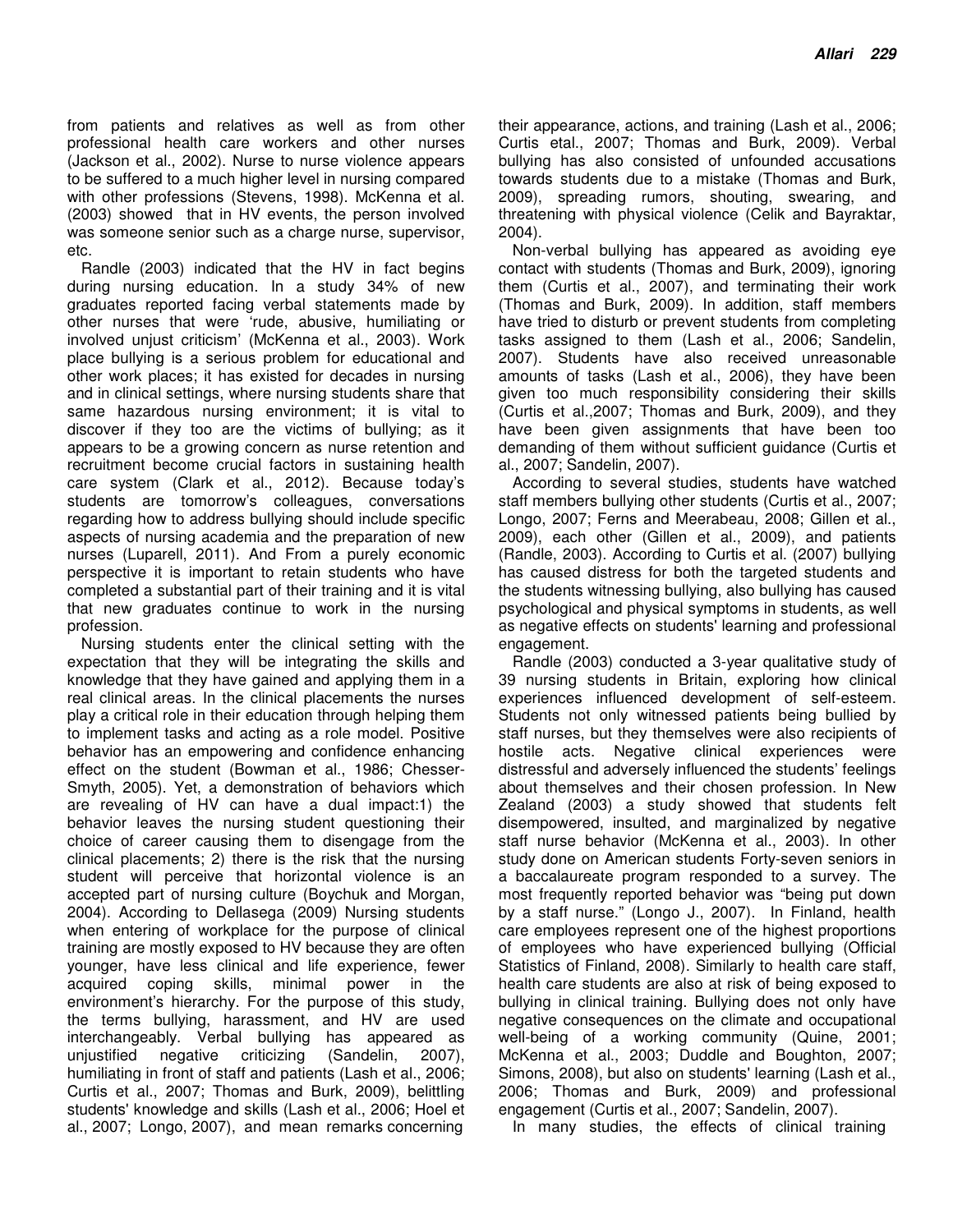experiences on students' self-esteem are commonly conveyed. As Randle (2003) argued that social interaction has the potential to either build up or damage one's self-esteem. It also seems that good self-esteem can be considered both essential for students' learning (James and Chapman, 2009) and an outcome resulting from positive learning experiences (Bradbury-Jones et al., 2010). The impact of students' self-esteem on their learning during clinical training has also been investigated in previous studies. According to James and Chapman (2009) students' self-esteem appears to relate to their experience of becoming oriented with the clinical environment and the patients, good self-esteem also enables students to ask questions, to search for learning opportunities, and to participate in caring procedures. In addition, students' confidence, their motivation to learn, and their career decisions can be influenced by their experiences of belongingness in the clinical training (Levett-Jones and Lathlean, 2007; Levett-Jones et al., 2009). Students have also suffered from psychosomatic symptoms such as sleeping disorders, tiredness, appetite changes, headache, and cardiac symptoms (Lash et al., 2006). Previous studies, as mentioned above, have explored the manifestation and consequences of bullying experienced by nursing students. Although students seem to share their bullying experiences most often with persons closest to them, clinical instructors and teachers share a key role in intervening and preventing bullying.

Since few studies worldwide demonstrated the existence of bullying in workplace, where nursing students carry out a major part of their nursing education. Further, few studies were identified nursing student as a victim, or mentioned educational considerations. Consequently, very little was known about the nursing students' experience of workplace violence and bullying. These gaps made it difficult to know how to prepare the nursing student from an educational perspective for the possibility of becoming a victim. And as long as nursing students share the same nursing environment with professional nurses, it is vital to discover if they too are the victims of HV or bullying. It is a professional and ethical responsibility of the nursing faculties to be aware and facilitate change to stop the of bullying; in order to improve the students' educational experience earlier to entering a workforce.

Nationally, little attention has been given to exploring the occurrence and effects of HV on Saudi nursing students, although a few studies have been conducted in other countries. Also previous studies do not reveal actions that have possibly been taken by faculties of health care and clinical training sites to deal with bullying situations. So it seems to be a gap of information concerning actions that have possibly been taken by faculties of health care in order to prepare for bullying incidents in advance as well as supporting students in coping with bullying. In this study the researcher attempts to make a support to the body of knowledge in

this issue. Therefore, this qualitative phenomenological study main purpose was to explore bullying behaviors experienced by nursing students at one of the female governmental universities in Saudi Arabia, including the source of HV, types of uncivil behaviors, consequences, and strategies to manage HV. This study will provide faculties of nursing with information on bullying for development of intervention and prevention strategies, and for supporting students in coping with bullying experiences.

The research questions were as follows:

1) What are the sources of HV behaviors experienced by students in clinical training placements?

2) What are the manifestation of HV behaviors experienced by students in clinical training placements?

3) What are the consequences has HV had on the students?

4) What kind of strategies do students use, receive, and suggest, to manage HV experience?

## **Ethical considerations**

Ethics approval was obtained from the University faculty of nursing Ethics Committee. Issues of confidentiality and participation choice were explained verbally and in an accompanying informed consent. The informed consent included a description of the study, the role of participants, rights to choose not to participate and right to withdraw without penalty, and investigator contact information. Participants were given the chance to ask questions at the time of recruitment and on the day of interview. The anonymity of students was ensured.

## **Sample and Setting**

The study was conducted at a female governmental university in Saudi Arabia, Riyadh. The participants were female nursing students and the criteria for inclusion were the following: (1) a study place third‐year student and above, and (2) bullying experiences or witnessed in clinical training during the ongoing studies. A focus group of 20 participants was engaged in the study to understanding the essence of experiences about a phenomenon. The use of phenomenological methodology allowed the researcher to develop answers for the questions posed in order to accomplish the specific aims of the study. The students were invited to participate in the study by the researcher in the class rooms, 40 students volunteered to participate, the researcher then mix the code numbers of each participants in order to randomly select 20 participants from the total pool of purposive sample. The researcher separate the participant in to 2 homogenous groups with 10 students assigned randomly to each group. Homogeneity facilitates group cohesiveness and permitted an open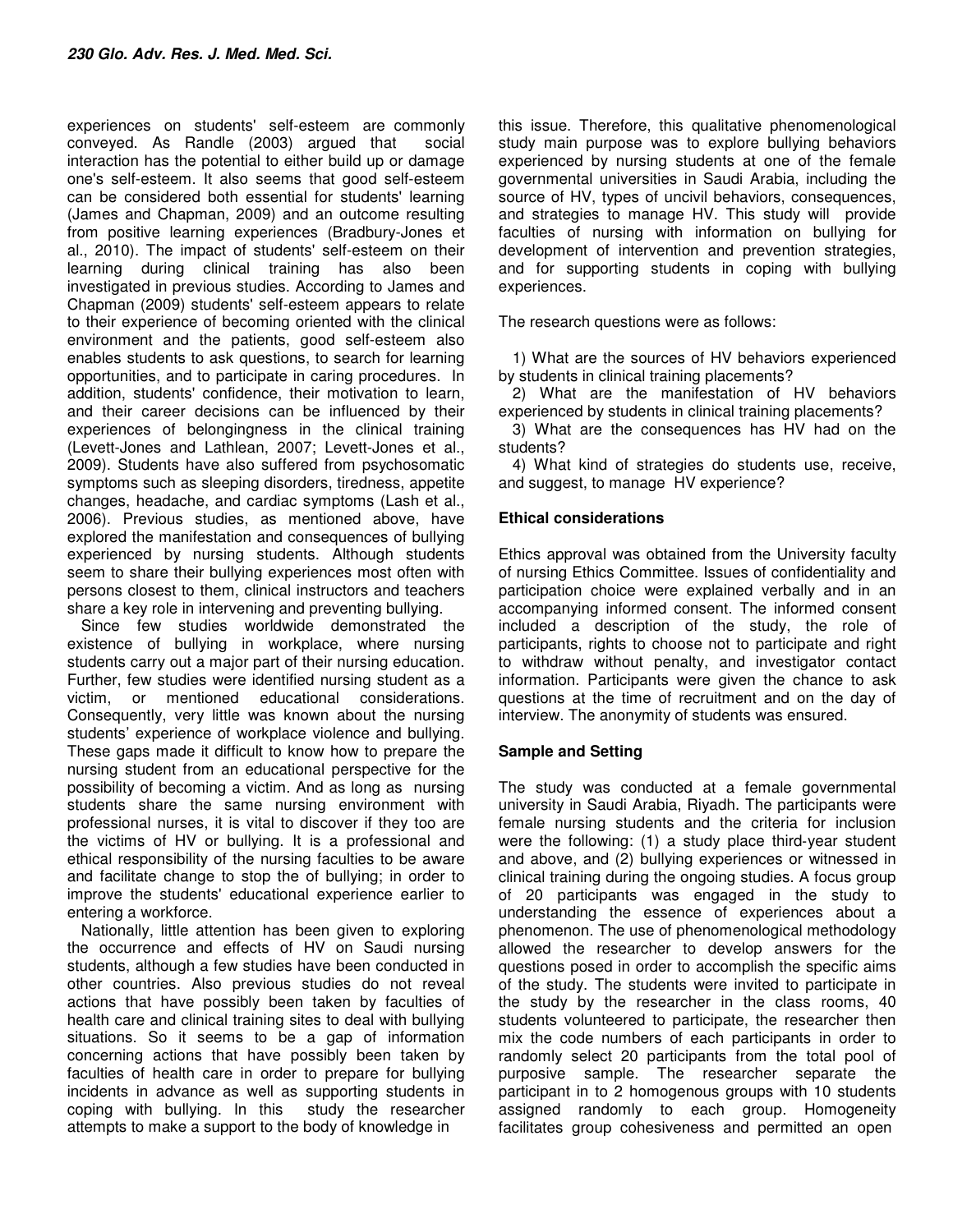and active discussion in the focus groups (Stewart and Shamdasani 1990). Students were provided with a general definition of HV at the beginning of the focus group interviews.

#### **Data collection**

In a phenomenological study, the process of collecting information involves in depth interviews (Creswell, 1998; Moustakas, 1994). At the beginning of interviews participants were given a chance to ask questions and clarification from this researcher. Informed consent was obtained prior to beginning the paper and pen recording (Journal note) interview, the interviewed were not audiotaped because the country have special restricted culture in regards to this type of documentation. Participants were also reminded before starting the taped interview that they could request to stop the interview at anytime, without any consequences, if they feel uncomfortable. Journal notes describing the context of the meeting, verbal answers, non verbal expressions, and personal impressions were made by this researcher cognitively during the interviewing process. This was necessary to ensure the interaction could be recalled, both subjectively and objectively, when conducting the data analysis. The researcher give the participants time as they needed to openly express their experiences of workplace violence and bullying, thus providing a dense description. A researcher allowed for a period of debriefing and also offering a time for reflection. It is possible that during the time that follows, more reflection may occur and the person might want to tell more or add more about their experience (Munhall, 1984).

## **Data analysis**

To analyze data, this researcher used Colaizzi's (1978) seven-step method. Frequently used by other phenomenological studies, this model allows the researcher a method to capture meaning in:

1. Read all descriptions (protocols) given by participants, become familiarized with the content.

2. Extract significant statements pertaining to the phenomenon under study.

3. Formulate meaning for each significant statements.

4. Organize the formulated meanings into clusters of themes

5. Draw a summary of themes.

6. Draw an exhaustive description of the topic investigated based on the results

7. Return to each participant with the final statement and ask for validation of Findings.

#### **RESULTS**

#### **Sample Characteristics (Focus groups)**

All the participants in the focus group discussions were female nursing students with (100%) being aged over 20 years. The majority of the participants in the focus groups had no prior nursing experience or had gained employment as an assistant in nursing subsequent to the commencement of the program. Participants were generally enrolled in the full time nursing program. (80%) of the participants from third year and the remaining from fourth year. (90 %) of the participants personally experienced HV in clinical placements, and the other (10 %) were witnesses of HV.

#### **Sources of horizontal violence**

The main sources of HV that the participants had experienced in the clinical placements divided in to 3 categories; 1) Patients and their families: including the patients, families, relatives, and friends. 2) nurses: including senior nurses, nurses incharge, head nurses, and supervisors. 3) healthcare professionals: including physicians, health technicians, and administrative staff. 4) clinical instructors: including preceptors, and university teaching assistants.

## **Manifestation of HV behaviors**

The qualitative analysis led to the emergence of six themes from the focus group data.

#### **Ignorance and neglect**

This theme emerged from all focus group discussions where students described the difficulties experienced by one of non-verbal uncivil behaviors, which is the act of neglecting and ignorance that include also avoiding eye contact and letting alone in the unit when they are training in the clinical placements, one of the students said:

*I talked to nurse that I am eager to observe her with the patients and help with any procedures she would do but she didn't respond, I don't think she even made eye contact with me, and she seemed upset by my presence.* 

Another student said:

*I was assigned to a specific nurse to follow*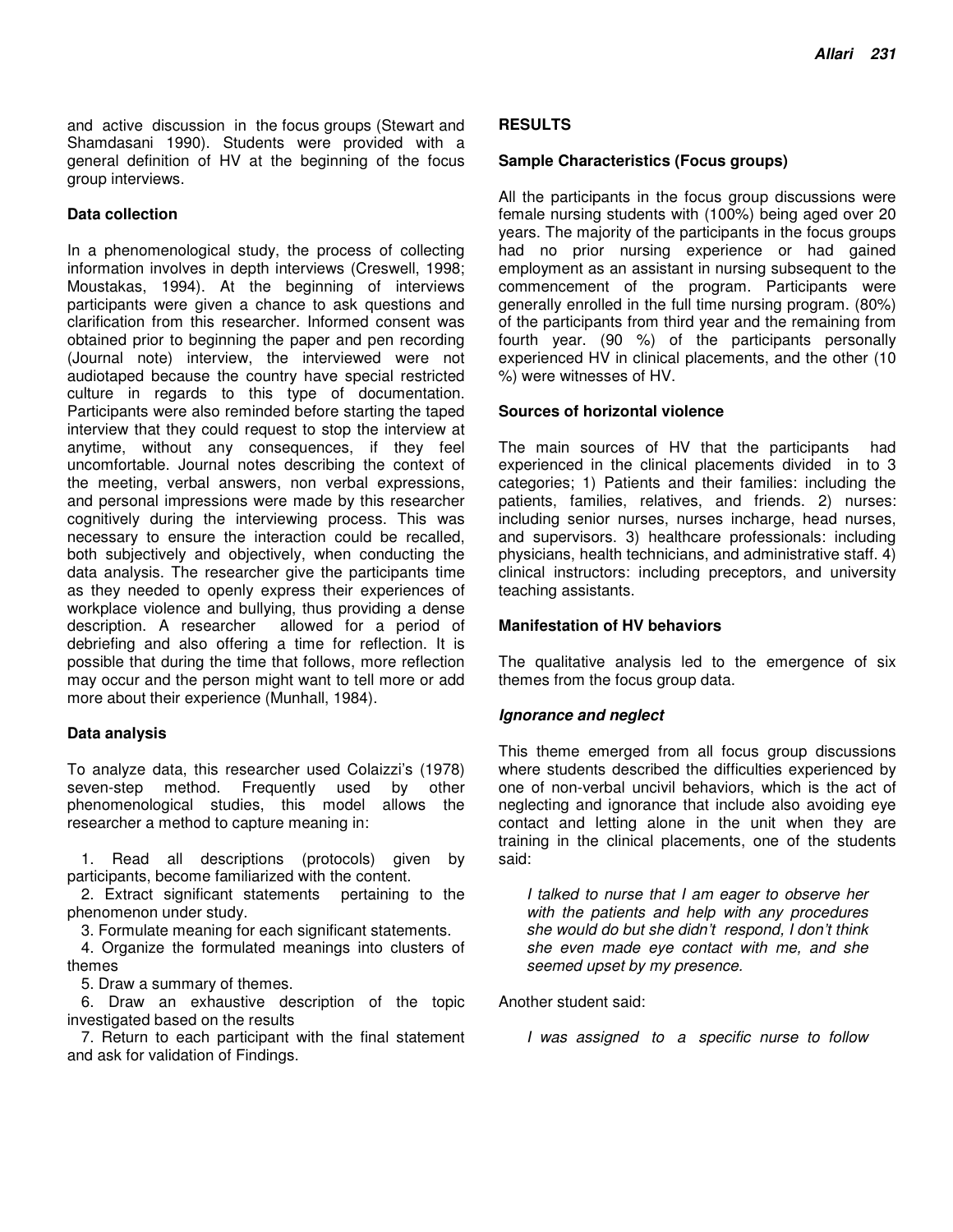*around the unit throughout the day. She was constantly trying to pretend that she is busy to answer my questions, or even looking at me, I felt like she was purposely ignoring me. I was very disappointed about the nurse I had been assigned to.* 

Many participants mentioned in their experience being left alone approximately all the shift in the unit specially by the clinical instructors and preceptors, one of the student said:

*Left alone in the unit was common by my clinical instructor, I feel sometimes that she forget me, and try not to be available to offer guidance. She was very dismissive to me throughout the day, but one incident in particular is what really angered me when I searched her to find out if I can participate in medication administration in the unit, and she responded by saying, I will come soon, but she never showed up.* 

## **Belittling and Public humiliation**

Public condemnation and humiliation created the most shameless form of harassment. Among the verb used in the stories were: "shouted" . Examples of the participants stories follow:

*The instructor shouted on me in front of my colleagues and the patient to whom I was delivering care. She wanted me to prepare the case for final exam, and really I did except I forget to take a look in patient medication kardex, when I had no further time. She came and started the exam and when she asked me about the medication I told her I couldn't get them, she accused me for not wanting to do it. I found it discouraging since it was only my she singled me out in the hallway among many others to inform me of my mistake. After that, I pretty much stayed out of her sight. I guess she was able to use her authority, and I hoped it made her feel better.* 

## **Insult and cursing**

Many participants mentioned situations where they faced with immoral insults and sworn at.One of the students said:

*Me and my colleague were setting in the nursing room looking at the our assigned patients' files after taking permission from the preceptor. Suddenly the nurse in-charge came to the room and started shouting and saying are you stupid* 

*how could you take the files , we told her that we took permission but she didn't listen and repeatedly saying stupid lazy students.* 

Another participants reported:

*When I was in a patient room and his son was also present, I asked the patient some question to test his orientation and cognitive level, the patients son said are you "stupid"….?, asking these questions, I tried immediately clarifying for him the reasons for asking this question abut he didn't give a chance and start shouting at me.* 

## **prohibit learning opportunity**

It was unfortunate that some student experienced by nurses who were denied the opportunity to learn during their placement in clinical training.

One of the students expressed:

*One day when the head nurse of the unit asked the nurses to be my tutor , all of them get angry I tried to escape from the task, she get upset and delegated the task to one of the senior nurses. At that time the nurse barely talked to me or even look to me, I follow her like her shadow and asked her all the time how can I help you, and she said watch only, and one time I told her really I want to help you in procedure, she replied there are no procedure now and go to break. When I went to a break my instructor came and asked about me, the same nurse told her that I don't like to work and I asked her for a break all the time. Here I got shocked.* 

## **Discouragement and negative criticize**

All the participants agree on this behavior which include discouraging them by the nurses, and health care workers form being nurses or continuing their academic education in this field, and harshly criticizing them of entering this field in the first place.

One student said:

*I was assigned to a senior nurse in the unit , and when I met her first thing in the morning , I said good morning, she didn't answer me and instead of that she said: " can I ask you a question?" why did you enter this program, don't you know that nursing is difficult, hard and annoying profession, and you have to do a very awful and filthy procedure?.*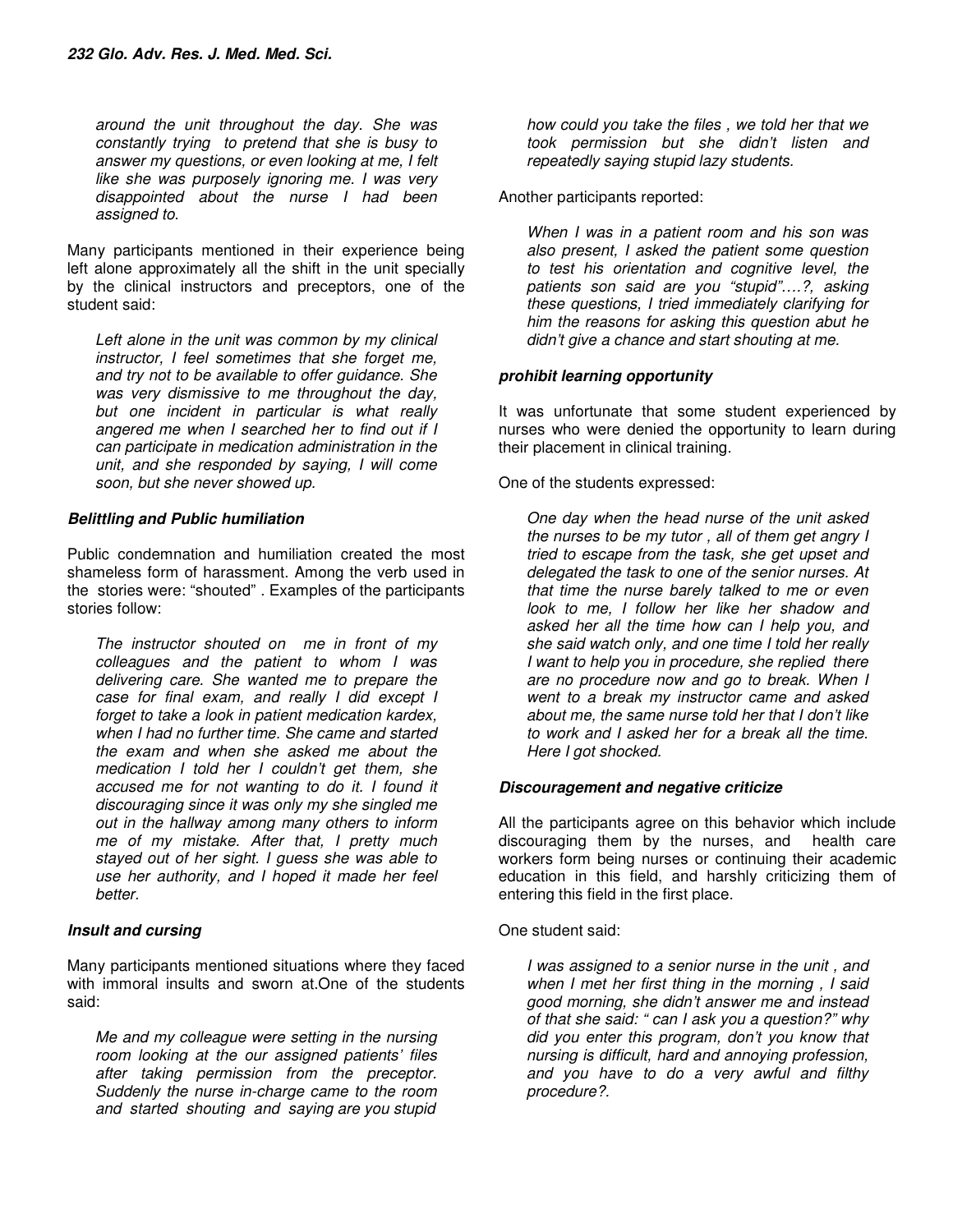Another student said:

*I went to one old patient to change the intravenous fluid for him. And while I am working I found that the intravenous line need to be changed so I bring one an tried to change it when I hold the patient hand to remove the old one from the canulla, he said how could you touch a male , don't your family raise you on morals, and how they let you to study nursing and go through different shifts. I think you are immoral girl so you can tolerate this kind of job.* 

#### **Had a request for private phone calls**

Some participants mentioned that they experienced with requests to exchange phone numbers to do private calls and this behavior well known in Saudi culture as forbidden.

One of the participants reported:

*An employee from the administrative department in the hospital came to me in the unit and asked me freely to exchange phone numbers, I told him why do you want my number…! of course I can't and don't want to exchange numbers. He told me why are you mad , who you think you are, you are just a nurse….!.* 

## **Consequences of HV**

Horizontal violence and harassment in clinical placements caused the students negative psychological and negative learning and professional values. Psychological symptoms included anger, reality shock, low self-confidence, powerlessness, feeling of inferiority, sadness and crying episodes, anxiety, and fear:

*"when the nurse shout on me I felt very angry , at the same time I could not answer her, and I start crying, and when I arrive home after training day I started crying and telling my mother what happened".* 

*"because the nurse called me stupid, I felt embarrassed, and this lowered my self confidence".* 

The negative consequences of HV on students' learning and profession included losing motivation towards learning, learning was not meaningful, negative ideas toward the profession, uncertainty towards their career choice, negative labeling of all unit staff, or even an all hospital based on one harassment experience, increase the absents, discouraged to involve in any procedure or communication with anybody, refuse to return to same

unit again or deal with same person who involved in that behavior:

*"I got a negative impression of the entire unit and hospital."* 

*"I was not able to learn because I was afraid to ask questions of my preceptor."* 

*"I felt incompetent. Whatever I did, it was always wrong and stupid of doing that ."* 

*"I felt afraid of the patient so to the end of the clinical training period, I didn't even have the courage to deal with male patients."* 

*"My readiness to continue the training in the unit and learn more reduced considerably, and I tried to stay in nursing room almost all the time."* 

*"I started to feel like I never want to work in this profession*."

#### **Strategies used, received, suggested to cope with HV**

Almost all student in focus groups shared the same strategies used or to cope with HV experiences included:sharing their harassing experiences with their colleagues, family members, friends during the clinical training period. few students shared their experience with their teacher during or after the clinical training, and the number of students who shared their experience with a clinical preceptors was even fewer. Factors contributing to HV experiences included the need to deal with the situation, and readiness to help in resolving the problem.

*"I talked to my colleague, and told her what happened so she can come with me to patient room, because I was afraid of dealing with male patients."* 

Some of them also wanted to share their experiences with a teacher that it may lead As they stated: *"to an interference and that same incidents would not occur with me or my colleague in the future."*

Some students received help by a teacher: *"she went to the patient and talk to him, clarify that I am student and my role in to take history and that doesn't mean I am stupid."*

Some students tried actually to defend themselves because they felt that proving harassment would be difficult, and may lead to scandal. many students did not receive help despite sharing their experiences and have been advised not provoke the situation or tell the teacher because this might affect the students marks. Students reported situations where they received no sympathy from their teachers and preceptors after sharing their experiences, or some colleagues, teachers, and preceptors under estimated the situation without taking any actions toward the situation.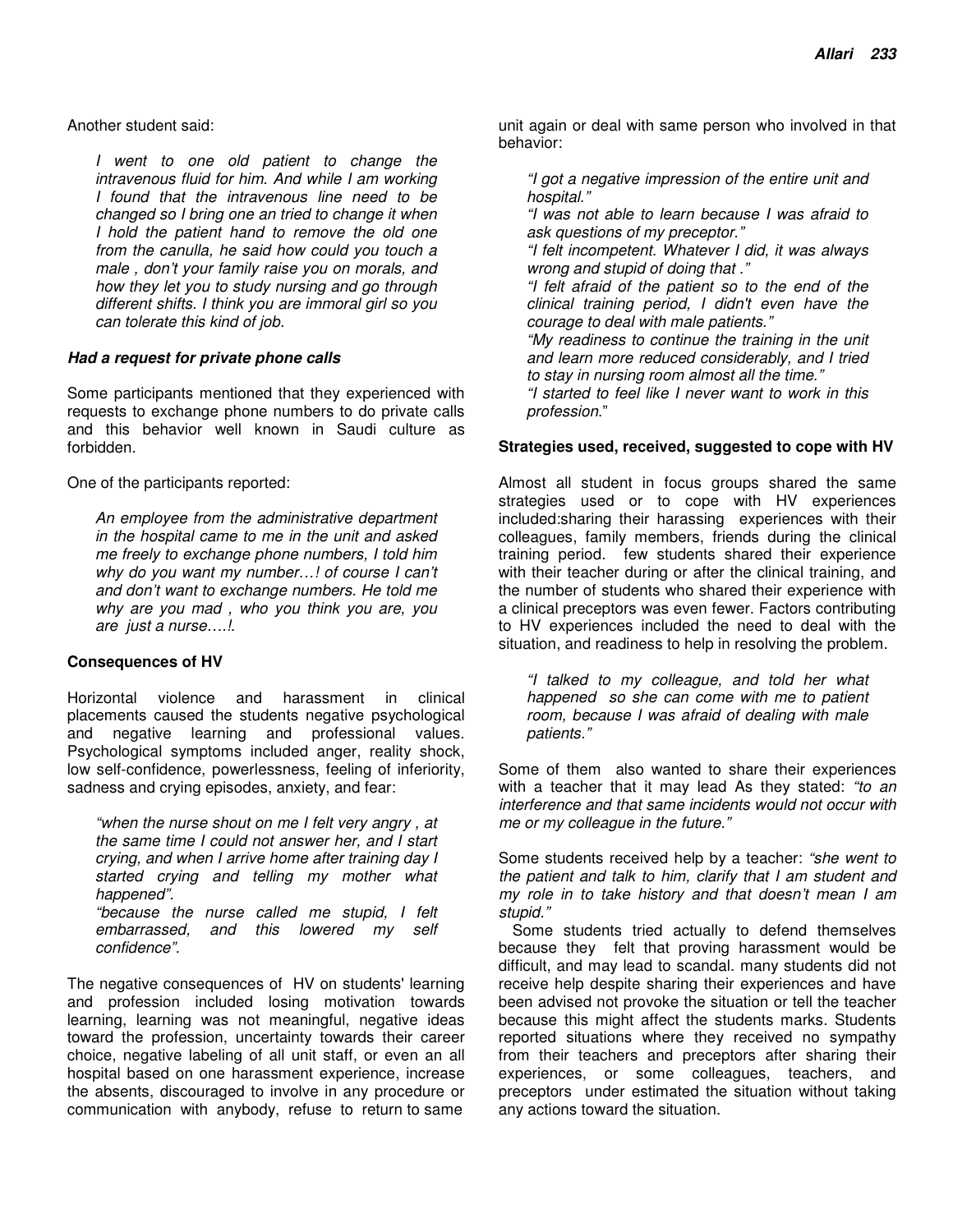Two students appears to develop a perception that what happened of HV situation was normal and that the approach of nurses or patients in normal and in future they should not feel harassing form this kind of actions.

The students in focus groups suggested many strategies that can be used to overcome, deal, and cope with HV experiences including: 1) HV in clinical training should be addressed at faculty prior to a training period; 2) some directions given to the students included information about bullying intervention, information about students' right to defend themselves against harassment, guiding students how to act in such situations,and actions that should be taken by teachers and faculty to manage HV situations; 3) Clinical site orientation to staff, preceptors and unit staff; 4) Prepare, organize, and assign preceptor to each students before starting the clinical training; 5) guide the students and orient them to the daily routine of the unit.

## **DISCUSSION**

Previous literatures as well as this study revealed that the occurrence of HV, bullying, and harassment in the health care work place is a well-recognized problem and the risk of being exposed to Horizontal violence among nursing students is high because of inexperience, frequent unit changes and the challenge of meeting new environments (Ferns, and Meerabeau, 2007).

The purpose of this qualitative phenomenological study was provide faculties of nursing with information on bullying for development of intervention and prevention strategies, and for supporting students in coping with bullying experiences.

The source of harassing behavior, students mentioned nurses, patients and families, faculty teachers. This finding similar to Celebioglu (2010 ), Celik, and Bayraktar (2004) studies that mentioned the abusive behaviors considered were mainly those committed by patients and their relatives, and classmates. Also Sofield and Salmond (2003) stated that primarily patients, and patients' families were responsible for most of the verbal abuse towards nurses.

In relation to manifestation of harassing behavior in the present study many students were experienced with non-physical violence such as being ignore and neglected, public humiliation, negative criticism, discouraging, etc. The is consistent with Palaz S. (2013) who showed that negative and disparaging remarks about nursing's profession was the most frequently encountered type of bullying behaviors, 34.80% followed by personal related bullying being shouted, and socially isolated. On the other hand, only very small amount of respondents 2.43 % reported physical intimidating forms of bullying.

The consequences of harassing behaviors on students, they mentioned mostly exposure to getting

angry, losing confidence, anxiety, and fear. Also many students in the present study mentioned negative consequences of HV on students' learning and profession included losing motivation towards learning , learning was not meaningful, negative ideas toward the profession, etc. This results similar to the findings of Palaz (2013) where nursing students who experienced bullying behaviors felt anger and lost their concentration, their social life was affected badly, and they even thought of leaving profession as a consequence.

In regards to coping of student with bullying behaviors, students their coping considered passive coping responses as did nothing, sharing the experience with colleagues, families, and teachers, and few perceived the behavior as a normal. While even fewer students defend themselves. Celik and Bayraktar (2004); O'Connell et al. (2000) and Sofield and Salmond (2003) reported that students felt unable to handle verbally abusive situations, did nothing.

Nursing students who shared their moving experiences with the author were not welcomed hospitably to the hospitals to which they were assigned for their clinical experiences. The author makes no assertion that findings of this study would be the same in all of hospitals but the nurses, patients, families, health care workers, and teachers behavioral characteristics described by the students were totally consistent with the spread of new pathology termed "eating our young." Where the researchers discovered that many nursing students felt embarrassed, intimidated, and humiliated by their teachers in the clinical setting as well as the classroom. and there is some evidence that registered nurses (RNs) on hospital units perpetuate this intimidation when new graduates assume their first positions following completion of nursing education programs (Meissner, 1987).

Apparently, the most effective way to reduce the impact of Horizontal violence, bullying and harassment is to prevent its occurrence. However, until that time the phenomenon remains a real concern and nursing students remain high-risk targets of that violence. Nurse educators are in the best position to influence change in the nature of the workplace environment by preparing future nurses for the risks. This can only happen with a better understanding of the phenomenon and the implications to health professionals. Through this knowledge, comprehensive ideas for improving the situation can become a focus and lead toward enhanced educational preparation for nurses. Celik and Bayraktar (2004) recommend early introduction of the concept of workplace violence into the nursing curricula to prepare students. Nursing education should take on the challenge of educating the nursing student about the potential for violence. First, with faculty developing a comprehensive knowledge of workplace violence, and secondly, using that knowledge to better prepare the nursing student for the complexity of the workplace they will enter.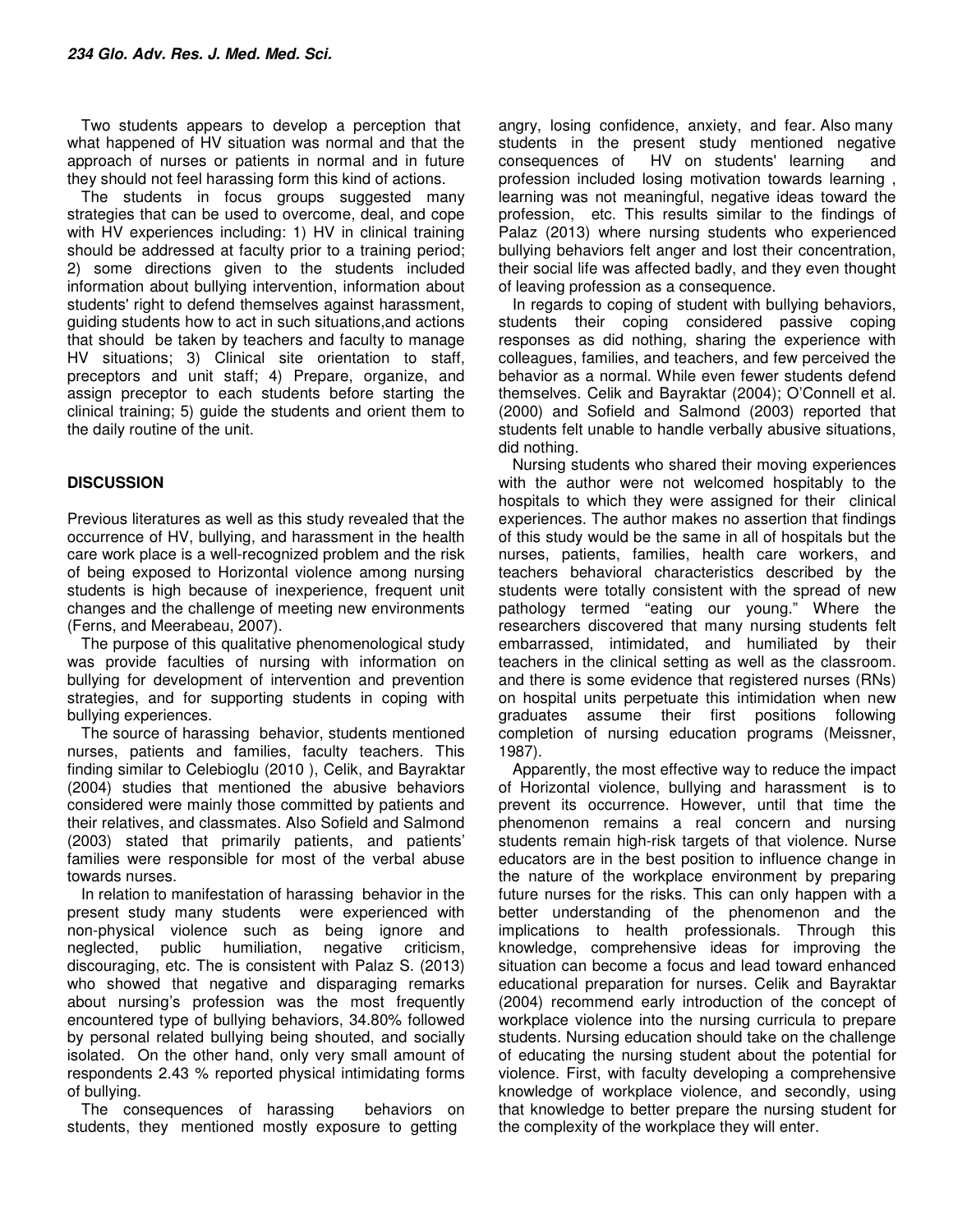The trust worthiness of this study was enhanced by using the criteria by Lincoln and Guba (1994), consisting of credibility, dependability, conformability, and transferability. Due to the data collection method that was selected to protect the respondents, the examination of the trust worthiness of this study focuses on the study design, the process of data analysis, and on reporting the results. This is because the member checking could not be done by the respondents who remained anonymous. The credibility of this study was enhanced by gathering research data from students who had experienced or witnessed harassment in clinical training and who therefore were able to offer hand information about the phenomenon. The dependability of the results was ensured by using the same questions method for all the students at the two focus groups. In-depth methodological description to allow integrity of research results to be scrutinized and this facilitated transferability and conformability of the study results.

#### **CONCLUSION**

Nursing students were exposed to horizontal violence in the clinical placement during their training. The results of this study suggest that harassment in clinical training presents challenges to health care education and professional settings concerning students' learning and their professional engagement. It can be concluded in this study that staff to student bullying is a possible problem work environments. According to this study, it is suggested that action plans should be developed in faculties to intervene and to prevent HV. It is also recommended that students are given directions for bullying situations prior to clinical training.

In order to develop action plans for HV situations, further information is needed concerning the causative and preventative factors of HV in clinical placements. Furthermore, more research information is required about anti-bullying strategies in different health care settings. Because of students' enrollment in nursing programs frequently happened to be against their wishes, in addition to shortage in nursing work force in Saudi Arabia, retention of students remains an ongoing issue. Nursing faculty and clinical nursing staff may hold the key to the issue of retention among nursing students. Educators, nurse managers, and clinical staff must implement strategies that will end the bullying behaviors and promote a healthy work environment.

#### **REFERENCES**

- Bowman G, Thompson D, Sutton T (1986). The influence of positive environment on the attitudes of students nurses towards the nursing process. J. Adv. Nurs. 11(5): 583-587.
- Boychuk Duchscher JE, Morgan D (2004). Grounded theory: Reflections on the emergence vs forcing debate", J. Adv. Nurs. 48(6):605-612.
- Bradbury-Jones C, Irvine F, Sambrook S (2010). Empowerment of nursing students in clinical practice: spheres of influence. J. Adv. Nurs. 66 (9): 2061–2070.
- Celebioglu A, Akpinar RB, Kucukoglu, Engin R (2010). Violence experienced by Turkish nursing students in clinical settings: theiremotions and behaviors. Nurse Education Today. 30: 687-691.
- Celik SS, Bayraktar N (2004). A study of nursing student abuse inTurkey. J. Nurs. Educ. 29: 201−207.
- Chesser S (2005). The lived experience of general nurses on their first clinical placement: a pheneomenological study. Nurse educ. Pract. 5(6): 320-327.
- Clarke C, Kane D, Rajacich D, Lafreniere K (2012). Bullying in Undergraduate Clinical Nursing Education. J. Nurs. Educ. 51(5): 269- 276.
- Colaizzi P (1978). Psychological research as the phenomenologist views it. In R.S.Valle and M. Kings (Eds.) Existentialphenomenological Alternatives forPsychology (pp. 48-71). New York: Oxford University Press.
- Creswell JW (1998). Qualitative inquiry and research design: Choosing among fivetraditions. Thousand Oaks, CA: Sage Publications.
- Curtis J, Bowen I, Reid A (2007). You have no credibility: Nursing students' experiences of horizontal violence. Nurse Education in Practice. 7: 156-163.
- Dellasega C (2009). Bullying among nurses. Am. J. Nurs. 109(1): 52−58.
- Duddle M, Boughton M (2007). Intraprofessional relations in nursing. J. Adv. Nurs. 59 (1): 29–37.
- Ferns T, Meerabeau L (2007). Verbal abuseexperienced by nursing students. J. Adv. Nurs. 61(4):436-444.PMid:18034811
- Gillen P, Sinclair M, Kernohan WG, Begley C (2009). Student midwives' experience of bullying. Evidence Based Midwifery 7 (2): 46–53.
- Guba EG, Lincoln YS (1994). Competing paradigms in qualitative research" in NK Denzin and YS Lincoln (eds), Handbook of qualitative research, SagePublications, Thousand Oaks.
- Hoel H, Giga SI, Davidson MJ (2007). Expectations and realities of student nurses' experiences of negative behavior and bullying in clinical placement and the influences of socialization processes. Health Services Manage. Res. 20: 270-278.
- Jackson D, Clare J, Mannix L (2002). Who would want to be anurse? Violence in the workplace—a factor in recruitmentand retention. J. Nurs. Manage. 10:13-20.
- James A, Chapman Y (2009). Preceptors and patients the power of two: nursing student experiences on their first acute clinical placement. Contemporary Nurse 34(1): 34–47.
- Lash AA, Kulukac O, Buldukoglu K, Kukulu K (2006). Verbalabuse of nursing and midwifery students in clinical settingsin Turkey. J. Nurs. Educ. 45:396-403.
- Levett-Jones T, Bourgeois S (2007). The clinical placement: Anessential guide for nursing students. Sydney: Elsevier Publishing.
- Levett-Jones T, Lathlean J, Higgins I, McMillan M (2009). Staff–student relationships and their impact on nursing students' belongingness and learning. J. Adv. Nurs. 65 (2): 316–324.
- Longo J (2007). Horizontal violence among nursing students. Archives ofPsychiatric Nursing, 21(3): 177−178.
- Luparell S (2011). Incivility in nursing: The connection between academia and clinical settings. Critical Care Nurse. 31(2): 92-95.
- Lyneham J (2000). Violence in NSW emergency departments. Australian J. Adv. Nurs. 18: 8–17.
- McKenna BG, Smith NA, Poole SJ, et al (2003). Horizontal violence: experiences of Registered Nurses in their first year for practice. J. Adv. Nurs. 42: 90-96. PMid: 12641816 http://dx.doi.org/10.1046/j. 1365-2648.2003.02583.x
- Meissner J (1986). Nurses: Are we eating our young? Nurs. 16:51-53.
- Moustakas C (1994). Phenomenological research methods. Thousand Oaks: Sage Publications.
- Munhall PL (1994). Revisioning Phenomenology: Nursing and Health ScienceResearch. New York: National League for Nursing Press.
- O'Connell B, Young J, Brooks J, Hutchings J, Lofthouse J (2000). Nurses' Perceptions of the Nature and Frequency of Aggression in General Ward Settings and High Dependency Areas. J. Clin. Nurs. 9: 602-610.